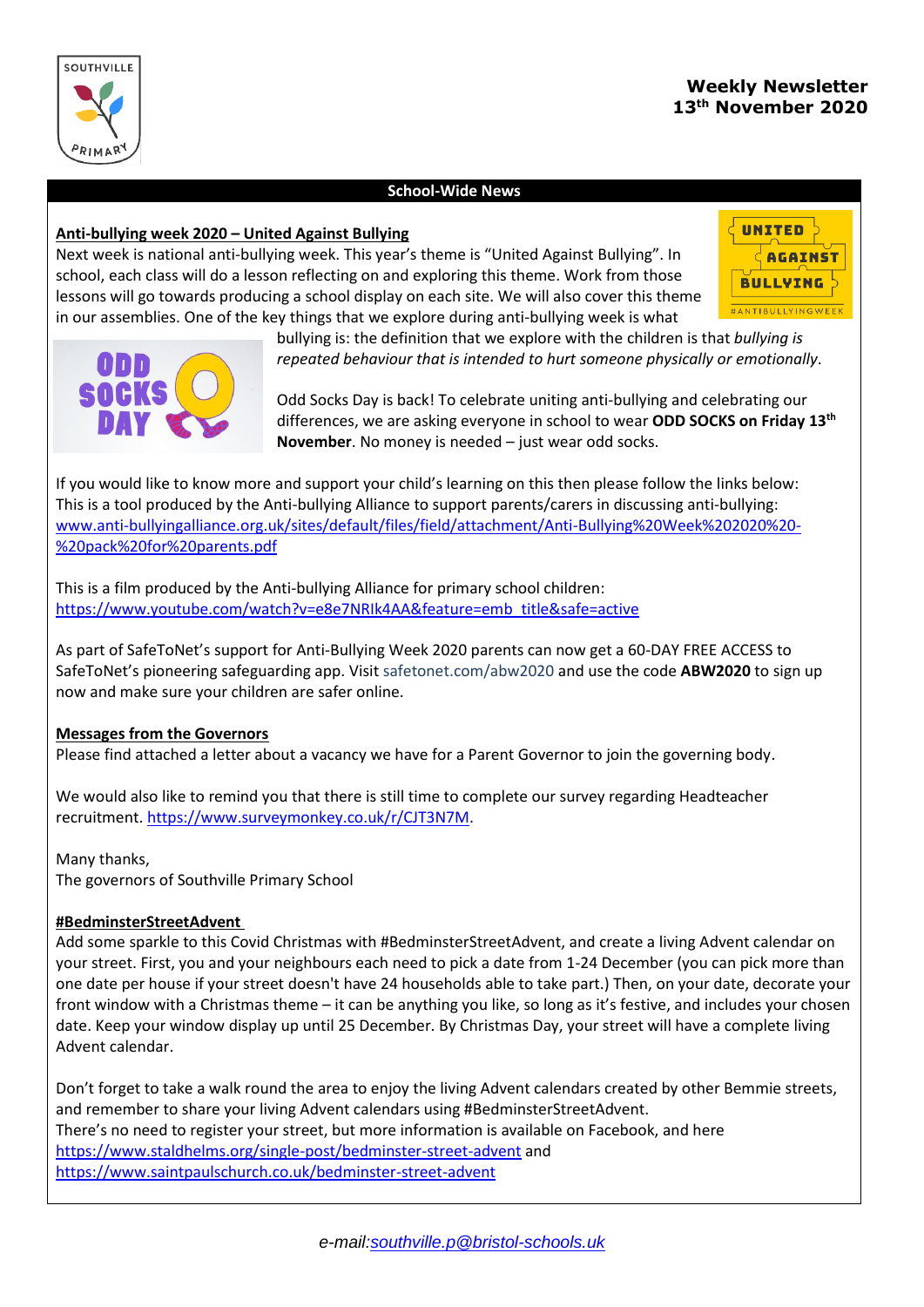

## **Letter for families of children with SEND**

Please find attached a letter from Vicky Ford MP, the Parliamentary Under-Secretary of State for Children and Families.

### **Belonging from the Beginning survey**

A group of Bristol parents (including young parents) have developed this survey to gather the views and experiences of expectant parents and parents/carers of children aged 0-5. We want to know how you and your child feel about 'belonging' in Bristol. Your feedback will influence an overarching plan for children and families across the city. This will be known as the 'Belonging Strategy'.

[https://bristol.citizenspace.com/children-families-services/belonging-from-the-beginning-a-survey-for-parents/](https://urldefense.proofpoint.com/v2/url?u=https-3A__bristol.citizenspace.com_children-2Dfamilies-2Dservices_belonging-2Dfrom-2Dthe-2Dbeginning-2Da-2Dsurvey-2Dfor-2Dparents_&d=DwMFAg&c=7libWk6qxX9UStSY0S7v0BFgllVdq90dlT-QbmNawA8&r=cwPTifp_Yvo0X1kUvngBEeoPNRWofBnyYZV3XAEzqdU&m=Uja2BdAO0Qvi4AHALeo0gIzKIhypz1M7Ju-W2esXE4c&s=xkQtyPLGOToxSwXPXXbVWAh3MkLf_QWxaTJYt-ccg5c&e=)

#### **Gympanzees**

Gympanzees, a Bristol-based social enterprise that provides leisure facilities for children with disabilities, has set up a lending library of some of their resources so that families can use them at home whilst the regular Gympanzee pop-ups and classes can't take place. We've had great feedback from a local family. <https://lendinglibrary.gympanzees.org/>

# **Reception News**

Dear parents and carers,

This week we will continue to think about Stories from Around the World. Our focus text this week is called 'Sing to the Moon'. The Characteristics of Effective Learning we will be covering is from Creating and Thinking Critically: Having their own ideas and thinking of ideas.

Here is a rough outline of the activities that we will be covering next week but please note they may be completed on different days in each class.

| Monday    | Reading books to be collected in<br>Focus Book: Sing to the Moon<br>Phonics $- h$<br>Maths $-$ Comparing 1, 2 and 3<br>$\bullet$<br>PSHE - Our Rights<br>$\bullet$                                                                               |
|-----------|--------------------------------------------------------------------------------------------------------------------------------------------------------------------------------------------------------------------------------------------------|
| Tuesday   | Phonics $- b$<br>Maths - Comparing 1, 2 and 3<br>$\bullet$<br>Jellyfish Class PE (Yoga)<br>Where in the World? - An insight into how children live in different<br>$\bullet$<br>parts of the world.                                              |
| Wednesday | Phonics $- f$<br>Maths – Comparing 1,2 and 3<br>$\bullet$<br>Writing task – Writing CVC words, my name and tricky words.<br>$\bullet$<br>Octopus Class PE (Yoga)<br>$\bullet$<br>Gardening Club - Octopus<br>New reading books will be sent home |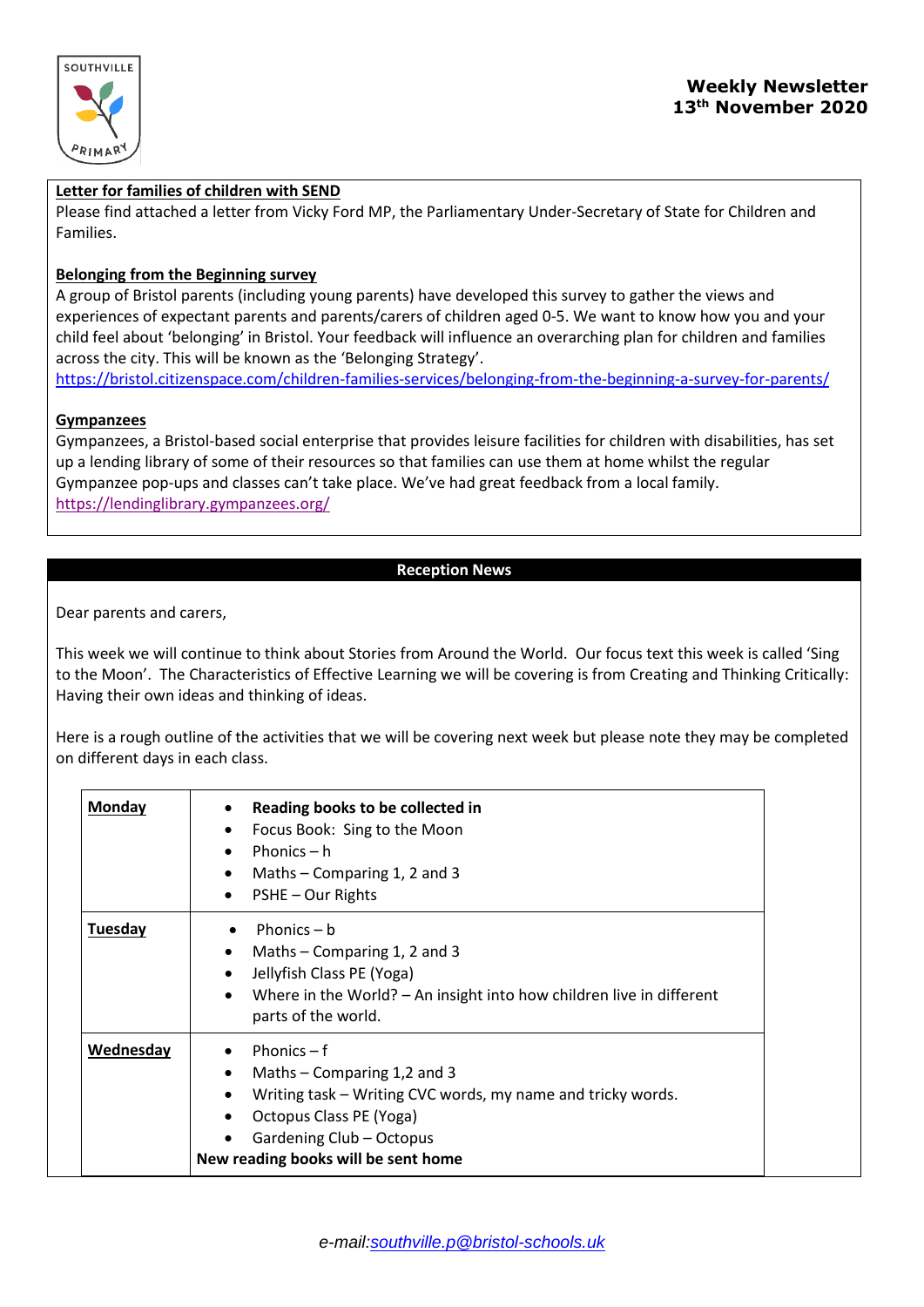

| Thursday | Phonics $-ff$<br>$\bullet$<br>Maths $-$ Comparing 1, 2 and 3<br>$\bullet$<br>Listening and attention session<br>$\bullet$<br>Art Investigation - colour mixing<br>$\bullet$<br>Philosophy Discussion: Should we always tell the truth?<br>$\bullet$ |
|----------|-----------------------------------------------------------------------------------------------------------------------------------------------------------------------------------------------------------------------------------------------------|
| Friday   | Odd Socks Day<br>٠<br>Starfish Class PE (Yoga)<br>Phonics - blending and segmenting practise<br>$\bullet$<br>Maths – Comparing 1, 2 and 3<br>$\bullet$                                                                                              |

# Our Favourite Stories

The children have begun to bring in their favourite stories from home to share in class. It is so exciting to share them with everyone. Please write your child's name in the front of the book in case we have duplicate copies.

#### Pumpkin Donations

Thank you for all your generous donations of pumpkins last week. The children had fun carving them and enjoyed cooking and eating the seeds and flesh.

#### Wet Weather Clothes

At this time of year we expect there to be more rain and it inevitably gets colder. Please ensure your child brings to school a waterproof coat and a school jumper or cardigan to keep them warm.

#### Tricky Words

Alongside the phonics each week the children will be learning to read and write the tricky words I, no, go, to, into and the. If you would like to support your child's learning at home further, this is an easy 5-minute activity to do every day. Flashcards – write each word down (see tricky words above) and show them to your child one at a time. If they don't know it you can tell them straight away. We saw a brilliant example of how this can be adapted into a fun game on Tapestry where a parent had organised a tricky word treasure hunt! If you have any more creative or inventive ways to teach your child/children these words please share with us on Tapestry. Please speak to your class teacher if you are unsure about what to do.

# **PTA News**

#### **Virtual Winter Balloon Race**

We will be holding our first Virtual Balloon Race this December!

A virtual race works in the same way as a helium balloon race, except the balloons fly around their own webpage rather than in the atmosphere. Each balloon costs £2.50 and you can buy as many as you want. You can choose what you want to call your balloon.

On Sunday 6th December all the balloons will be 'released' and left to fly around. At the end of the race on Sunday 13th December the balloons which have travelled the farthest will win a prize! Once the race has started you can track your balloons on our own race page –

<https://www.balloonrace.com/southvillepta>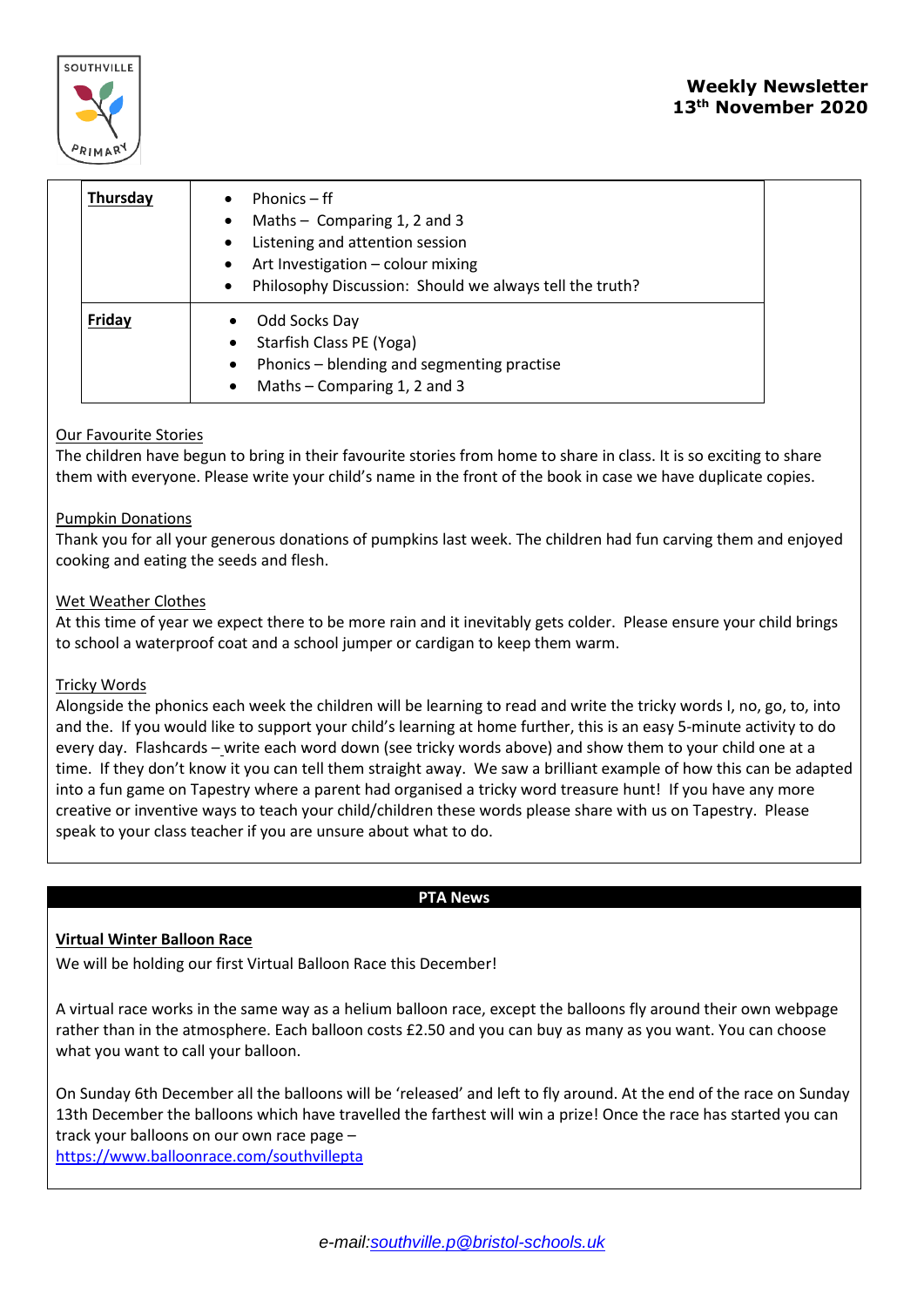

There will be prizes for the winners! More details and balloons are now available on [PTA events.](https://www.pta-events.co.uk/southvilleprimarypta/)

This a family-friendly, fun event just before the end of term. All money raised will go towards a new library for the school. Please take a look at<https://www.balloonrace.com/southvillepta> for the "Free entry by post" option.



#### **Christmas Cards Order**

The deadline to order is 15th November.

## **Christmas Trees & Eco Charity Christmas Crackers**

Great quality, locally grown Christmas Trees and crackers are still available via [PTA events.](https://www.pta-events.co.uk/southvilleprimarypta/) Please note, only payments in advance will be accepted. Collection will be on Saturday 5<sup>th</sup> December.



**Contact:** [Southville.primary.pta@gmail.com](mailto:Southville.primary.pta@gmail.com)

Please joi[n Southville Primary PTA facebook](https://www.facebook.com/groups/734023813350596/) page to keep up-to-date

Please find below the PTA committee members and class reps for this academic year. Thank you to everyone who has volunteered for these roles.

#### **Committee roles:**

Chair: Tarnjit Khera Vice Chair: Charlotte Todd Brady Secretary: Elspeth Steel Treasurer: Liz Newton

#### **Class reps:**

Preschool: Becci Grant Jellyfish: Isabel Kearney & Lisa Oakes Starfish: Helen Beach Octopus: Sofia Girnary & Jo Sweetman Butterflies: Kate Pearce Bear: Tarnjit Khera Badgers: Isabel Alma & Helen Jackson Flamingo: Teresa Osborne Falcon: Sophie Causon-Wood & Emma Causon-Wood Fox: Tara Yapp Hedgehog: Charlotte Todd Brady Heron: Mithila Shafiq Honey Bee: Emma McCormack Koala: Caroline Martin